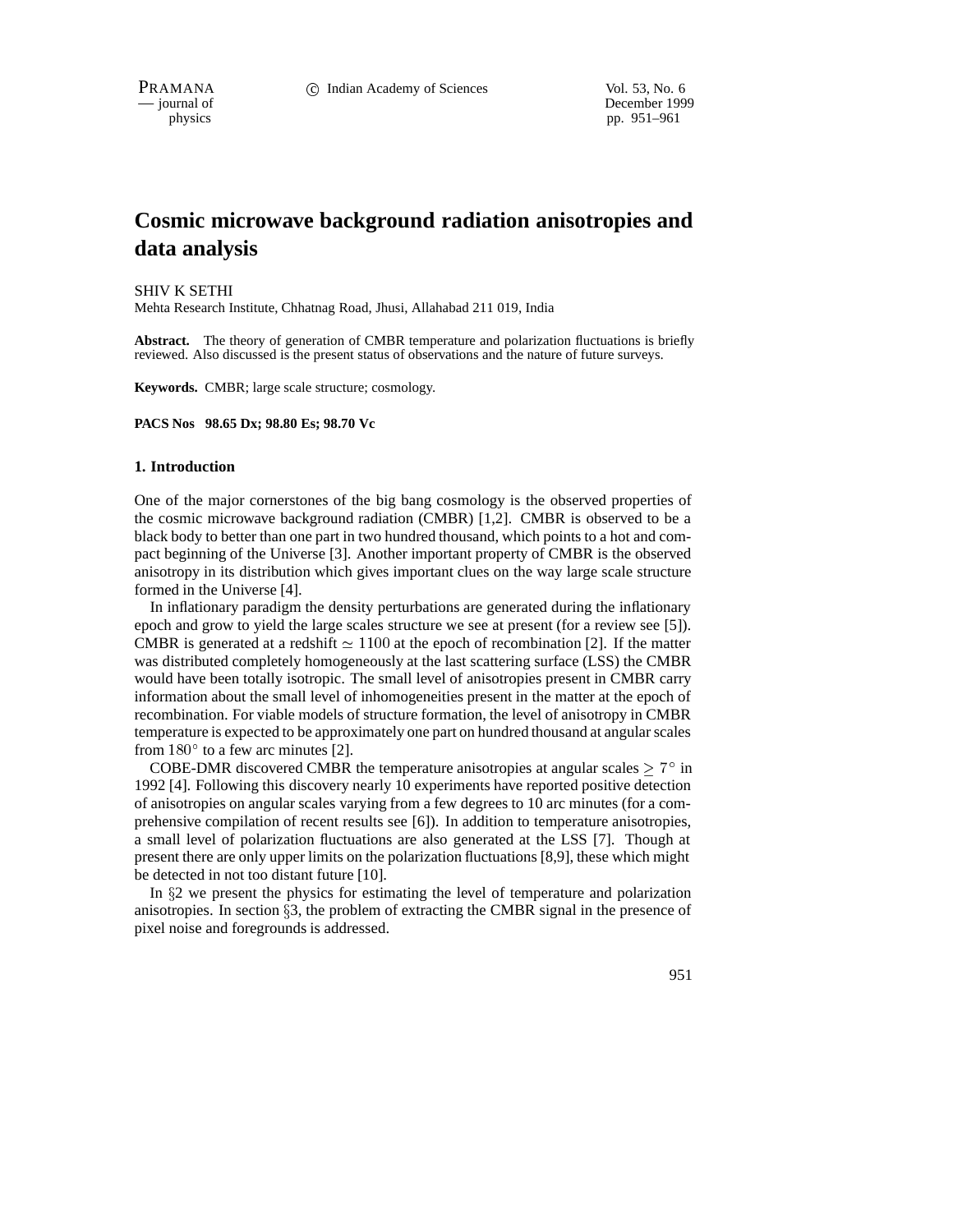## **2. Statistical description of temperature and polarization anisotropies**

Given a scalar field like temperature on every point on the sky or a small patch of it, it can be expanded in spherical harmonics:

$$
T(\theta,\phi) = \sum_{l,m} a_l^m Y_l^m(\theta,\phi).
$$
 (1)

Using orthonormality of spherical harmonics, we can write

$$
a_l^m = \int d\Omega Y_l^{-m}(\theta, \phi) T(\theta, \phi).
$$
 (2)

The temperature (and polarization) fluctuations are a random field on the sky. If these fluctuations are caused by matter inhomogeneities generated during the inflationary epoch, then a generic prediction of inflation is that the fluctuations are a Gaussian random process. This greatly simplifies the analysis of the CMB fluctuation analysis because the only two relevant moments for a Gaussian random process is its mean (=  $a_0^0$ ) and its variance. The variance is, after subtracting the mean, the two-point correlation function of the temperature anisotropies:

$$
C(\theta_{12}) = \langle T(\theta_1, \phi_1) T(\theta_2, \phi_2) \rangle.
$$
\n(3)

It is often more convenient to do the analysis in the  $\{l,m\}$  space. The angular power spectrum is defined as:

$$
\langle a_l^m a_{l'}^{-m'} \rangle = C_l \delta_{ll'} \delta_{mm'}.\tag{4}
$$

It is related to the two-point correlation function in  $\{\theta, \phi\}$  as:

$$
C(\theta) = \sum_{l} \frac{(2l+1)}{4\pi} C_l P_l(\cos \theta). \tag{5}
$$

Here  $P_l(\cos \theta)$  is the Legendre polynomial of degree l. The aim of any CMBR experiment is to estimate  $C_l$  as it contains all the information of the underlying random process in the Gaussian limit.

CMBR polarization is generated by Thompson scattering which generates only linear polarization. Therefore, it can be expressed in term of Stokes parameter  $Q$  and  $U$  and the Stokes parameter  $V$ , which measures the circular polarization is always zero (for details see [11]). These Stokes parameters are defined with respect to the plane perpendicular to the line of sight and transform like a second-rank tensor field under rotation in that plane. This makes the statistical description of CMBR polarization considerably more difficult. Linear combinations  $Q + iU$  and  $Q - iU$  can be shown to transform like spin 2 and  $-2$ objects, and therefore can be transformed in terms of spin-weighted spherical functions [14]:

$$
(Q + iU)(\theta, \phi) = \sum_{l,m} a_{2,l}^m {}_2Y_l^m(\theta, \phi)
$$
  

$$
(Q - iU)(\theta, \phi) = \sum_{l,m} a_{-2,l}^m {}_{-2}Y_l^m(\theta, \phi)
$$
 (6)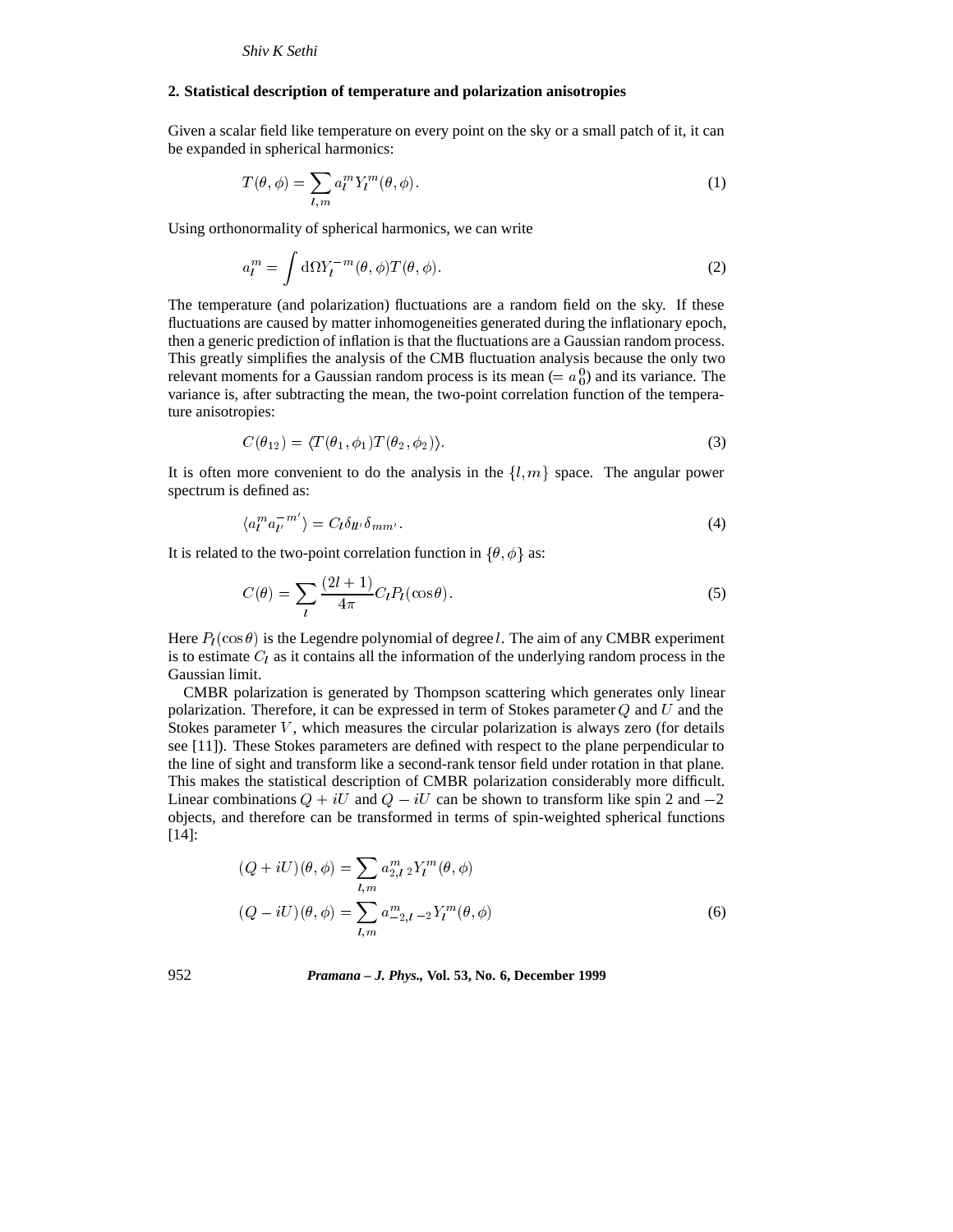Here  ${}_2Y_l^m$  and  ${}_{-2}Y_l^m$  are spin-weighted spherical functions. This allows one to define rotationally invariant quantities,  $E$  and  $B$ . In spherical harmonic space,  $E$  and  $B$  are related to the Stokes parameter as:

$$
a_{E,l}^{m} = -(a_{2,l}^{m} + a_{2,l}^{m})/2
$$
  
\n
$$
a_{B,l}^{m} = i(a_{2,l}^{m} - a_{2,l}^{m})/2
$$
\n(7)

 $E$  and  $B$  in real space can be got by the spin-weighted transform of eq. (7). These quantities like temperature are scalars under rotations, and therefore eqs (3)–(5) can be used for describing their statistical properties. In general CMB data can give four quantities:  $C_l^T$ ,  $C_l^E$ ,  $C_l^T E$ , and  $C_l^B$ .  $C_l^T E$  gives the cross-correlation between temperature and the E-mode polarization.  $C_l^{TB}$  and  $C_l^{EB}$  are zero because B is pseudo-scalar.

# **3. Generation of temperature and polarization anisotropies**

At LSS the density inhomogeneities are small, i.e.  $\delta \rho / \rho_t \ll 1$ . Here  $\rho_t$  correspond to the total background density while  $\delta \rho$  is the fluctuation in any one of the components. In the standard CDM (sCDM) model,  $\Omega_t \equiv \rho_t/\rho_c = \Omega_\gamma + \Omega_\nu + \Omega_{\rm CDM} + \Omega_B = 1$ , where  $\Omega_{\gamma} = 2.49 \times 10^{-5} \,\text{h}^{-2}$ ,  $\Omega_{\nu} = 1.7 \times 10^{-5} \,\text{h}^{-2}$ ,  $\Omega_{B} = 0.0125 \,\text{h}^{-2}$  are the contributions from photons, three massless neutrinos, and baryons respectively. In sCDM model,  $h = 0.5$  and requiring  $\Omega_t = 1$  gives  $\Omega_{\text{CDM}} \simeq 0.95$ . Throughout this review, unless specified otherwise, the model used would be sCDM. Small level of inhomogeneities allows one to use the linear perturbation theory. In linearized theory, there are three sources of temperature anisotropies: (a) potential difference between the observer and the emitter (Sachs–Wolfe (SW) effect [12]). In sCDM, the main contribution to this effect arises from the potential difference between the LSS and present and the temperature fluctuation in any direction can be written as:  $\Delta T/T(\hat{n})=1/3\Phi(\hat{n}, t_r)$ , where  $\phi(\hat{n})$  is the Newtonian potential associated with  $\delta \rho_t$ , and  $t_r$  is the time at the recombination. In various other variants of sCDM models, there can be substantial contribution from the time-variation of the potential (Integrated Sachs–Wolfe (ISW) effect [12]), (b) bulk velocity of baryons at LSS causes a perturbation in the photon temperature,  $\Delta T/T(\hat{n}) = \mathbf{V_b}.\hat{n}/c$ , and (c) intrinsic fluctuations. Initial conditions couple the fluctuations in photons to baryons. For adiabatic initial conditions,  $\Delta T / T(\hat{n}) = 1/3\delta\rho_B/\rho_B$ . Throughout this review we shall consider only adiabatic initial conditions.

Temperature (or polarization) fluctuations,  $\Delta_T (\hat{n}, \vec{x})$ , can be Fourier decomposed. In linear perturbation theory, different Fourier modes,  $\Delta_T (\hat{n}, \vec{k})$  evolve independently of one another. Further assuming the perturbations to be axially symmetric around  $\hat{k}$ , i.e.  $\vec{k}$  is parallel to z-axis, the fluctuations can be expanded in the angle  $\mu = \cos \theta = \vec{k} \cdot \hat{n}/k$ ,

$$
\Delta_T(\hat{n}, \vec{k}) = \sum_l (2l+1)(-i)^l \Delta_{Tl}(k) P_l(\mu).
$$
\n(8)

Here  $\Delta_{Tl}(k)$  is the contribution of a given k to the mode l. A similar expansion is possible for polarization anisotropies.

The evolution of a Fourier component  $k$  of temperature and polarization fluctuations can be written as  $[11,13]$ :

*Pramana – J. Phys.,* **Vol. 53, No. 6, December 1999** 953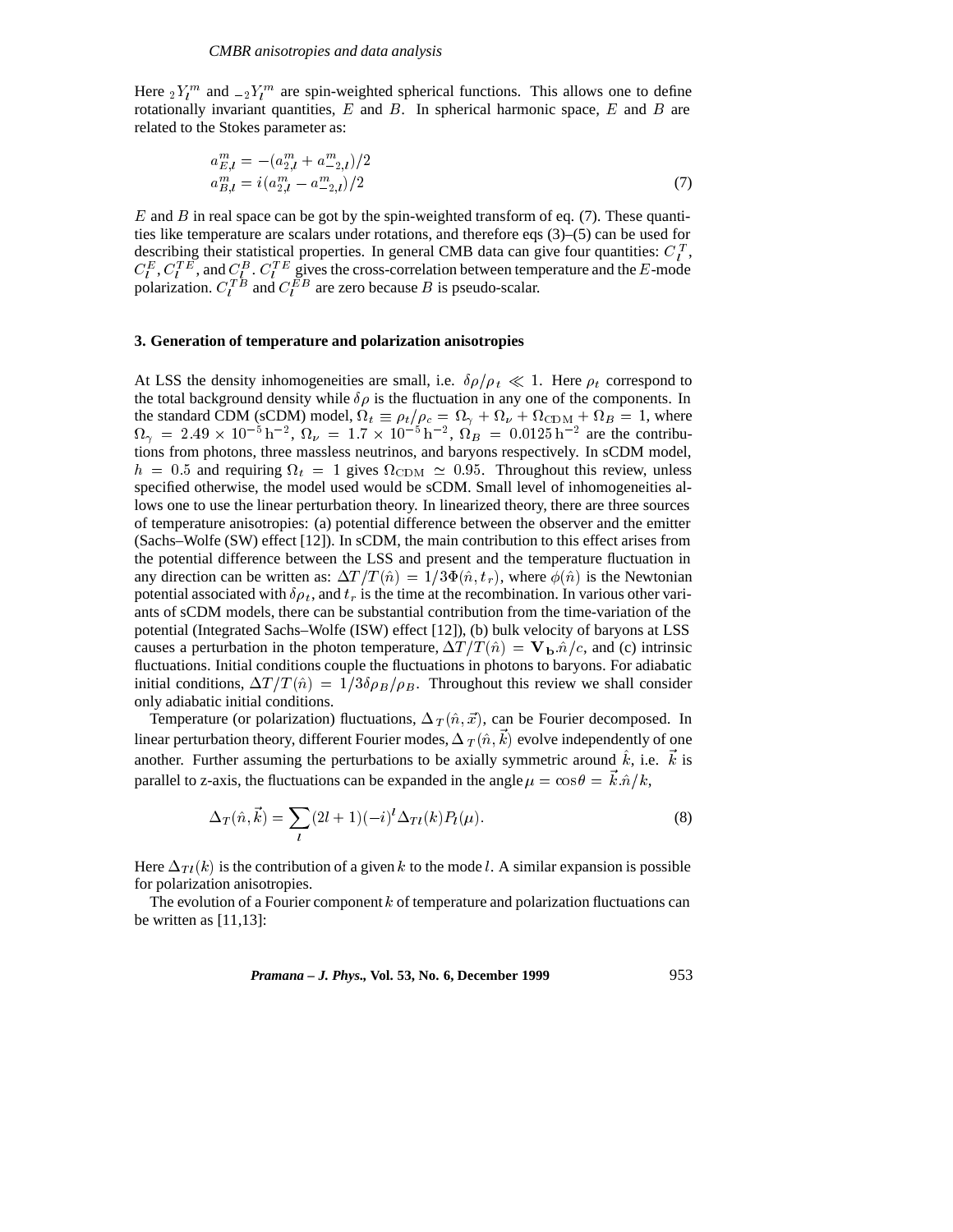*Shiv K Sethi*

$$
\dot{\Delta}_T + ik\mu(\Delta_T + \Psi) = \dot{\Phi} + \dot{\kappa} \left\{ -\Delta_T + \Delta_{T0} + i\mu V_b + \frac{1}{2} P_2(\mu)[\Pi] \right\}
$$

$$
\dot{\Delta}_P + ik\mu\Delta_P = \dot{\kappa} \left\{ -\Delta_P + \frac{1}{2} [1 - P_2(\mu)]\Pi \right\}.
$$
(9)

For simplicity the k dependence of the fluctuations has been suppressed.  $\Pi = \Delta_{T_2} +$  $\Delta_{P_2} + \Delta_{T_0}$ , 'dot' is time derivative with respect to conformal time,  $\tau = \int dt a_0/a;$  $\dot{\kappa} = x_e n_e \sigma T a/a_0$ ,  $x_e$  being the ionized fraction. These equations are written in Longitudinal gauge, and  $\Phi$  and  $\Psi$  are the potential that represent the two scalar modes of perturbation (for details on gauge issues see [2]).  $\Phi$  is the Newtonian potential introduced above. Several qualitative features of fluctuation evolution can be gleaned from these equations: In temperature fluctuations, one can identify the three sources of fluctuations, (a) SW and ISW effects are given by the terms proportional to  $\Phi$  and  $\Psi$  and their time derivatives, respectively. We do not consider possible contributions from tensor modes in this review. In sCDM model  $\Psi \simeq \Phi$ , and the Newtonian potential  $\Phi$  is independent of time and hence there is negligible contribution from ISW effect. However, ISW effect can be important when one needs to get the anisotropies at 10 % level [18], (b) the term proportional to  $V_b$ gives the contribution of Doppler shift to the anisotropies, and (c)  $\Delta_{T_0}$  gives the anisotropy from intrinsic fluctuations. The only source of polarization anisotropy is the quadrupole moment of temperature fluctuations. It is not surprising as the only way polarization can be induced at the LSS is by scattering of CMBR photons off electrons (Thomson scattering). And the angular dependence of Thomson scattering ensures that the non-zero polarization can only be generated if the photon distribution has a non-vanishing quadrupole.

To solve (9) one needs to know the evolution of baryon velocity and the two potentials  $\Phi$  and  $\Psi$ . The evolution of baryon velocity in linearized theory is:

$$
\dot{V}_b = -\frac{\dot{a}}{a}V_b + k\Psi + \frac{\dot{\kappa}}{R}(3\Delta_{T1} - V_b). \tag{10}
$$

Here  $R \equiv 3\rho_b/4\rho_\gamma$  is the ratio between baryonic and radiation (CMBR) densities. The evolution of  $\Phi$  and  $\Psi$  is coupled very weakly to evolution of photon perturbations for  $\tau < \tau_r$ ,  $\tau_r$  being the conformal time at recombination. The reason for this weak coupling is that the potentials are determined by the perturbation in the dominant component at any time; around recombination, photons contribute  $\simeq$  5 % to the energy density of the Universe, and this contribution decreases as the time progresses as  $(1 + z)^{-1}$ . Therefore if very accurate estimate of temperature anisotropies is not needed, eqs (9) and (10) do not influence the evolution of the potentials.

Several different methods have been tried to solve eqs (9) (for a review see [15]). In recent years efficient methods to get both exact and approximate solutions to eqs (9) have emerged. The approximate methods have turned out to be very useful for getting physical insight into the problem.

## 3.1 *Approximate solutions of perturbations: Temperature anisotropies*

For  $\tau \ll \tau_r$ ,  $\dot{\kappa}^{-1} \ll \tau$ , i.e., the rate of Thomson scattering in the fully-ionized plasma far exceeds that of the expansion rate of the Universe. Equations (9) can be considerably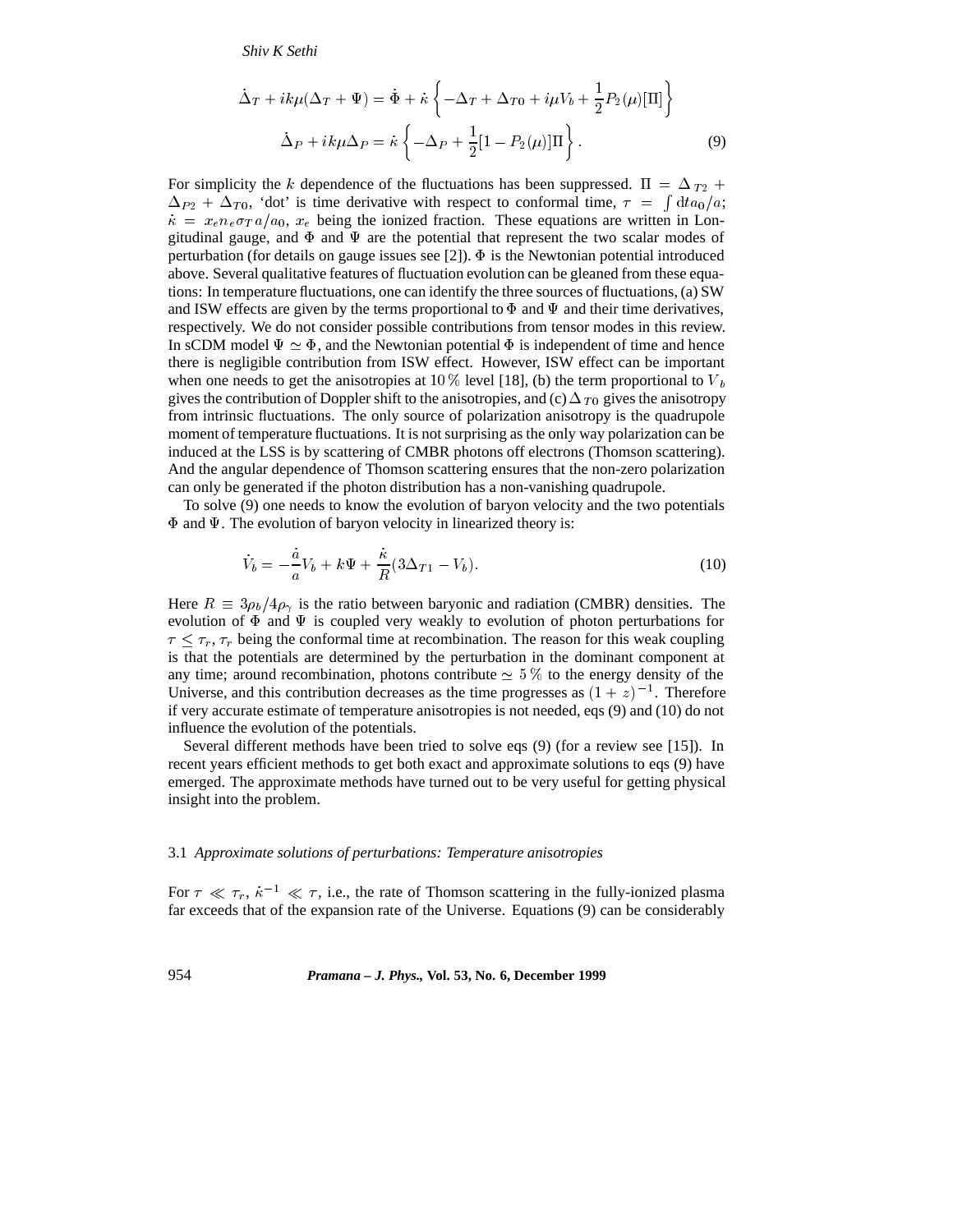simplified at such epochs by expanding the equations as powers of  $\kappa$  (this is called the tight coupling approximation (TCA). The zeroth order term gives [16,17]:

$$
\Delta_T = \Delta_{T0} + i\mu V_b
$$
  
\n
$$
\Delta_{T1} = V_b/3, \quad \Delta_{Tl} = 0 \text{ for } l \ge 2.
$$
\n(11)

As the Universe expands the mean free path of photons increases due to dilution of baryons. As recombination approaches the mean free path increases very sharply because of the formation of hydrogen atoms, which leads to a breakdown in TCA. Around the epoch of recombination,  $z \approx 1100$ ,  $k\tau \approx 50$ , if the entire plasma is assumed to be ionized. Therefore, TCA remains a fairly good approximation during most of recombination process and by expanding eq. (9) in powers of  $\kappa$  and retaining the three leading order terms (zeroth, first, and second) all the essential physics of the generation of the anisotropies is captured [17].

To set these ideas on firmer footing it is instructive to formally integrate (9), the solution can be written as:

$$
(\Delta_T + \Psi) = \int_0^{\tau_0} d\tau e^{ik\mu(\tau - \tau_0)} e^{-\kappa(\tau_0, \tau)}
$$

$$
\times \left\{ \kappa \left( \Delta_{T0} + \Psi + i\mu V_b + \frac{1}{2} P_2(\mu) [\Delta_{T2} + \Delta_{P2} + \Delta_{P0}] \right) - \dot{\Phi} + \dot{\Psi} \right\}
$$

$$
\Delta_P = -\int_0^{\tau_0} d\tau e^{ik\mu(\tau - \tau_0)} \kappa e^{-\kappa(\tau_0, \tau)} \frac{1}{2} [1 - P_2(\mu)] [\Delta_{T2} + \Delta_{P2} + \Delta_{P0}]. \tag{12}
$$

This can be further simplified and several qualitative features can be gleaned from these solutions. In TCA, the second moments of photon distribution can be dropped from the right hand side in the equation for temperature anisotropy. Further TCA allows one to write the baryon velocity term in terms of the first moment of the photon distribution (eq. (11)). In this approximation, the integrand for temperature fluctuation just contains the zeroth and first moment of  $\Delta_T$ . TCA can be used to solve for these two moments: Expanding the first of eq. (9) in first power of  $\dot{\kappa}$  and taking the zeroth and first moment give two linear differential equations for  $\Delta_{T_0}$  and  $\Delta_{T_1}$  which can be solved either analytically or numerically (for more details see [18,19]).

The visibility function,  $v(\tau) = \dot{\kappa} \exp(-\kappa(\tau_0, \tau))$  multiplies all the terms in eq. (12), except the terms containing time derivatives of potentials (ISW term) in the first equation. This function is a sharply peaked function which can be approximated by a Gaussian with its peak at  $z \approx 1100$  and width  $\delta z \approx 80$ . Therefore, the anisotropies seen at present are generated in a fairly small time span near recombination. This feature allows us, with TCA, to break the anisotropy generation process in two different epochs: (a) the width of the visibility function, during which TCA is assumed to be valid, (b) the freestreaming epoch which occurs when  $\kappa^{-1} > \tau$ . This epoch last till the present. During the free-streaming epoch, the existing homogeneities at any linear scale get converted to anisotropies at smaller angular scales. It occurs because photon horizon  $H^{-1}$  is  $\propto \tau^3$ while the physical length scales grow as  $\propto \tau^2$ . Assuming the visibility function to be a delta function and using (8) to take moments of the left hand side of eq. (12), the solution of the first of (12) can be written as: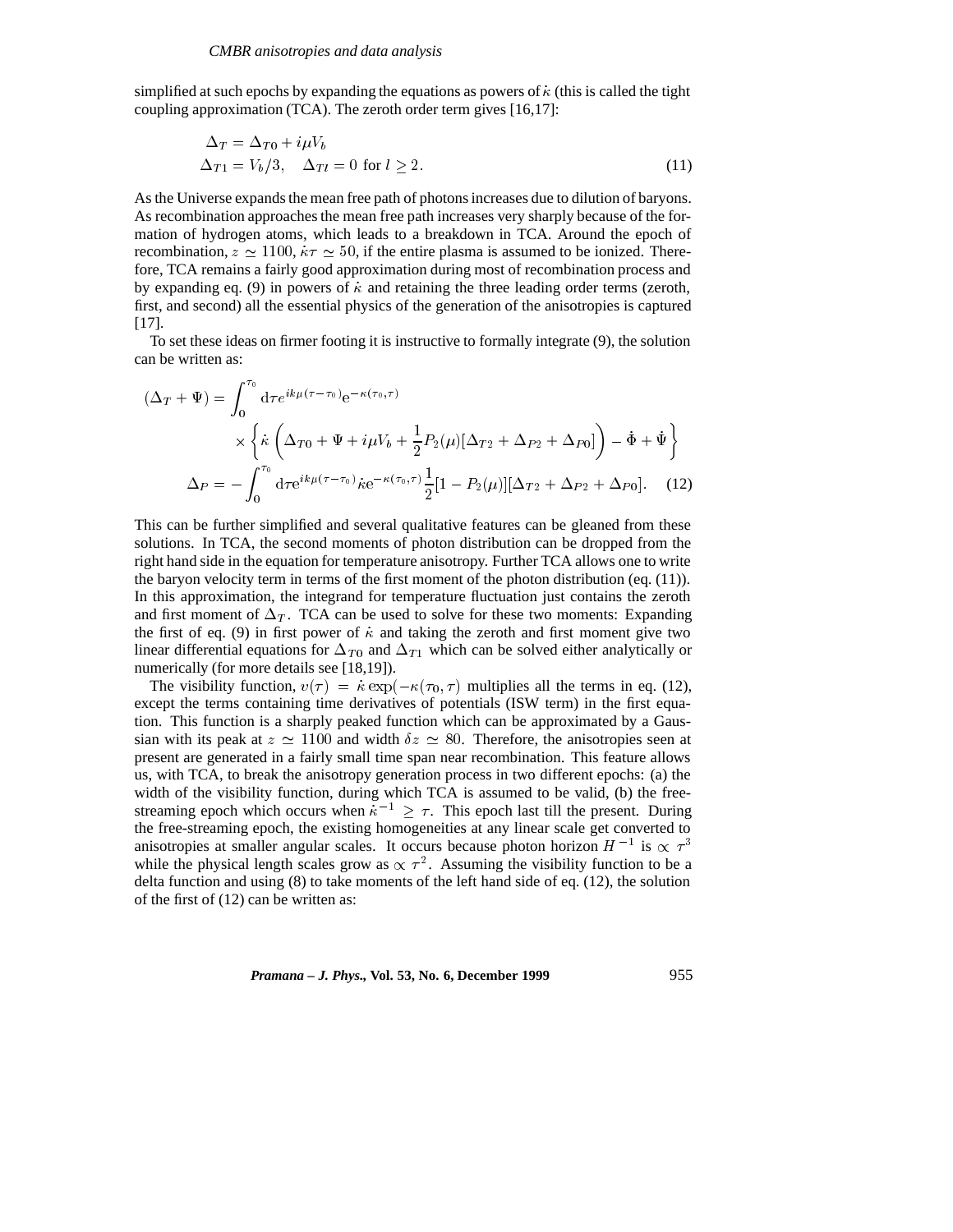*Shiv K Sethi*

$$
\Delta_{Tl}(\tau_0) \simeq (\Delta_{T0} + \Psi)(\tau_r) j_l(k(\tau_0 - \tau_r) + \Delta_{T1}(\tau_r) F(l, k, \tau, \tau_r) + \int_{\tau_r}^{\tau^0} (\dot{\Psi} - \dot{\Phi}) j_l(\tau_0 - \tau_r) d\tau.
$$
\n(13)

Here  $F(l, k, \tau, \tau_r) = 1/(2l + 1)[lj_l(k(\tau_0 - \tau_r)) - (l + 1)j_{l+1}(k(\tau_0 - \tau_r))].$   $\tau_r$  can be chosen to be any suitable time after the recombination at which the visibility function is small. However, to use TCA which breaks down very rapidly as the recombination occurs, the choice of  $\tau_r$  should be early enough for TCA to be valid and late enough for the visibility function to have diminished sufficiently. If very accurate solutions are not needed, such a  $\tau_r$  can always be found [18]. Equation (13) captures the essence of temperature anisotropy generation.  $\Delta_{TI}(\tau_0)$  is seen to be depend only on the first two moments of photon distribution at  $\tau_r$ . These two moments can be calculated using TCA [18,19]. The spherical Bessel functions multiplying these two solutions just give the conversion of a given linear scale to an angular scale for any epoch. Further details which we have not talked about comes from expanding eq. (9) in second order in  $\dot{\kappa}$ . This gives the damping of anisotropies due to diffusion of photons in the imperfect photon-baryon fluid (Silk damping [20]). This diffusion process destroys anisotropies at small scales, which has to be taken into account. Also the width of last scattering surface wipes out anisotropies at scales smaller than the width (for details of how it is achieved in getting approximate solutions using TCA, see  $[18]$ ).

The angular power spectrum can be obtained from squaring eq. (13), averaging, and integrating over all <sup>k</sup>:

$$
C_l^T = \frac{2}{\pi} \int \mathrm{d}k k^2 \, |\Delta_{Tl}(k, \tau_0)|^2 \,. \tag{14}
$$

#### 3.2 *Approximate methods: Polarization perturbations*

As seen in the second of eq. (9) the only source of polarization is the quadrupole moment of temperature perturbation. To zeroth order in TCA, only the zeroth and first moments of temperature distribution are non-vanishing (eq. (11)), and therefore in this approximation  $\Delta_P = 0$ . A non-vanishing source of polarization comes in the first order in  $\dot{\kappa}$ , in this approximation [21]:

$$
\Delta_{T2} = \frac{8}{15} k \tau_r \Delta_{T1},
$$
  
\n
$$
\Delta_{P0} = -\frac{5}{4} \Delta_{T2},
$$
  
\n
$$
\Delta_{P2} = \frac{1}{4} \Delta_{T2}.
$$
\n(15)

Following steps similar to getting eq. (13), one can obtain (for detailed derivation see [21]):

$$
\Delta_P = 0.51k\Delta_{T1}(\tau_r)\delta\tau_r(1-\mu^2)\exp[i k\mu(\tau_0-\tau_r)].\tag{16}
$$

Here  $\delta \tau_r$  is the width of the visibility function. eq. (16) shows that polarization fluctuations are proportional to the dipole of temperature fluctuations, which we have seen above can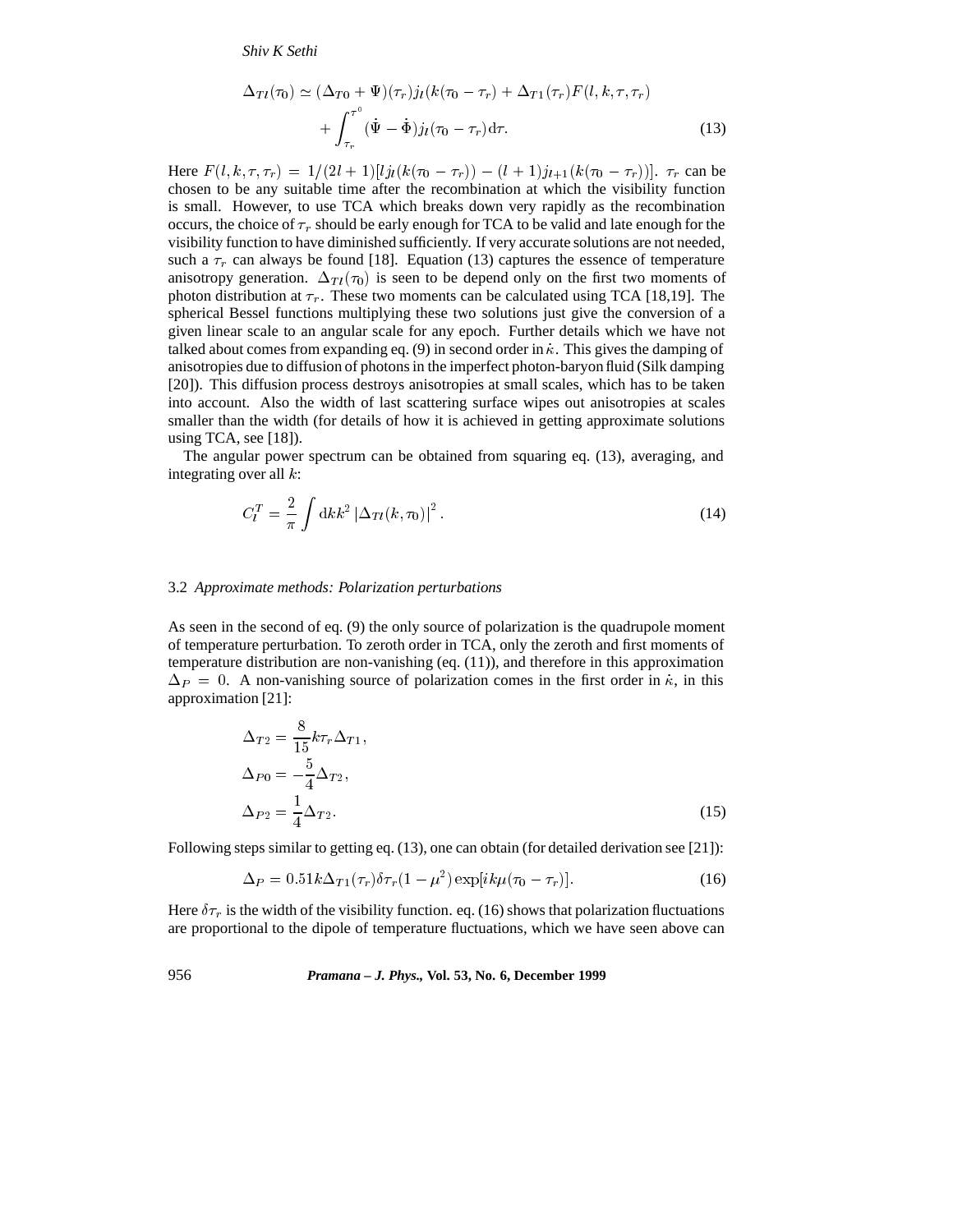be determined using TCA. Our next aim is to obtain  $C_{\xi}^{E}$ ,  $C_{l}^{TE}$  and  $C_{l}^{B}$  starting from this expression and using eq. (13) It can be shown that  $C_l^B$  vanishes for scalar perturbations [14]. The steps to reach  $C_l^E$  or  $C_l^T$  from eq. (16) are tricky and the reader is referred to [14].

The approximate methods described above give all the essential physics of the process of generation of temperature and polarization fluctuations–acoustic oscillations of the baryonphoton fluid, SW and ISW effect, Silk damping, and fuzzing due to the finite width of LSS. In addition, these approximate analytic solutions uncover the dependence of the angular power spectra on various cosmological parameter (for more detail see [18,21,23]). These solutions can be used if better than 10% accuracy is not needed.

Exact solutions of eq. (9) also work around the philosophy of the approximate solutions using TCA. They involve a more careful integration over the width of visibility function, and up to 10 moments of photon distribution are solved till  $\tau_r$ , the time after which the solutions can be free-streamed, etc. A very fast numerical code which calculates various angular power spectra to 1% accuracy has been developed and is publicly available (for details see [22]). In figure 1a we show the level of the signals expected in sCDM model using the package CMBFAST.

#### **4. CMBR observations: Present status and future prospects**

In figure 1b we give a compilation of some of the most important results obtained so far, along with the predictions of two theoretical models; see [6] for a more complete compilation till 1997 end.

Although it is still early to choose the most favoured theoretical model from CMBR observations, it is possible to glean broad features suggested by the observations so far. The sCDM models seems to be inconsistent with the observed values from Saskatoon and Python experiments around  $l = 200$ . A better fit to data is seen to be a flat Universe with  $\Omega_{\Lambda} = 0.7$ ,  $\Omega_m = 0.25$ ,  $\Omega_B = 0.05$ , and  $h = 0.5$ . Another qualitative feature of observations is the position of peak of the observed anisotropies. It is seen to lie above the theoretical predictions of flat Universes. In an open (closed) Universe, the theoretical peak would shift to right (left), in disagreement with observations.

Detailed comparison between observations and theoretical predication has been performed by several authors in recent years [6,24,25]. A joint analysis of CMBR observations and SN1a data at high redshifts, which is giving independent evidence of a non-zero cosmological constant [26], suggest that the Universe is nearly flat with  $\Omega_{\Lambda} \simeq 0.65$  [24]. The COBE-DMR results are also consistent with the observed galaxy distribution at the present epoch for some variants of sCDM model [27]. This supports the view that the galaxies arise from gravitational instability and that we might be very close to pin-pointing the exact model of their formation.

#### 4.1 *Future observations*

What more can we learn from the study of CMBR anisotropies? It has been argued that the study of CMBR anisotropies is one of the cleanest ways to determine nearly 10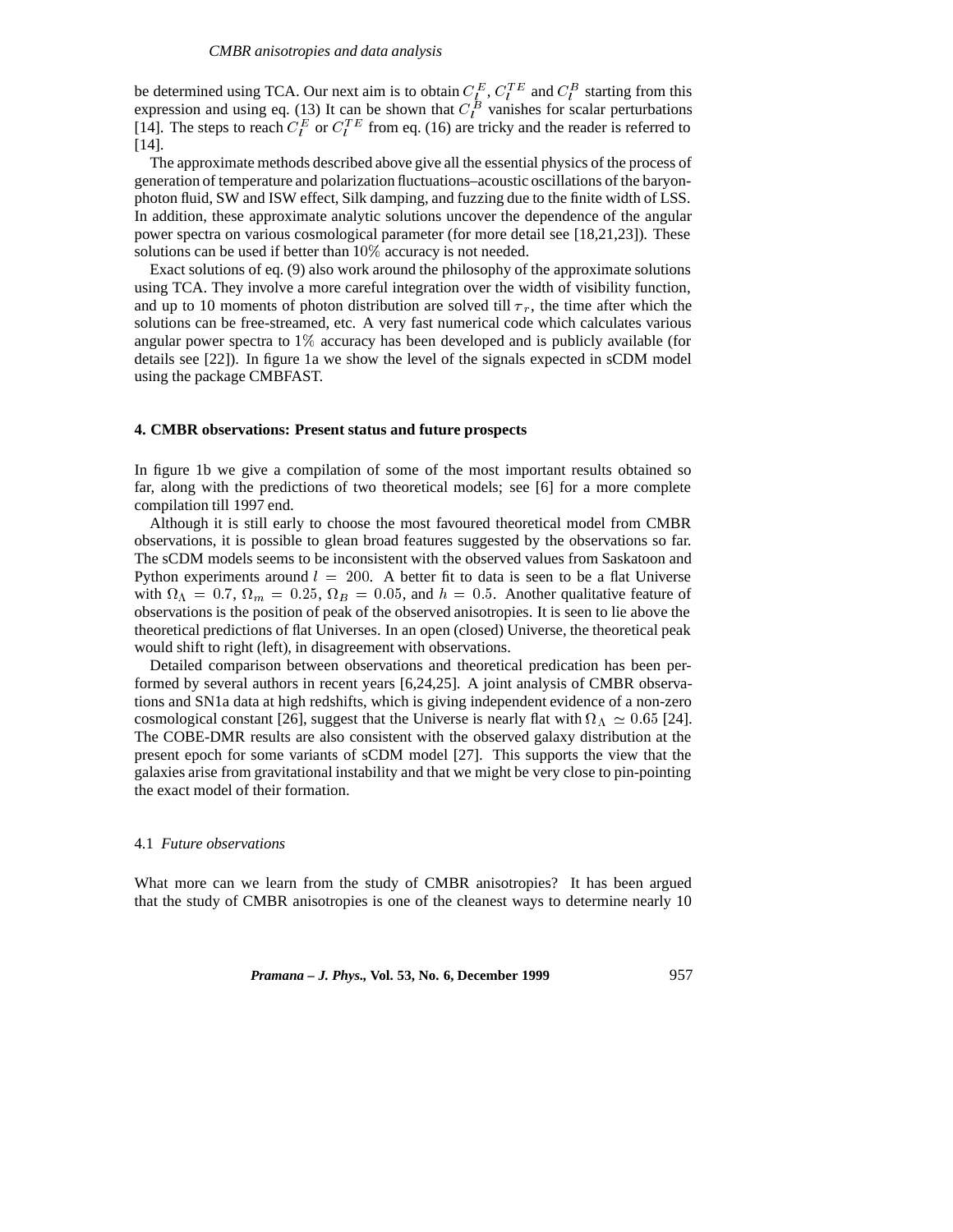*Shiv K Sethi*



**Figure 1.** (**a**) Left Panel:CMBR anisotropies expected in sCDM model based on the package CMBFAST [22]. **(b)** Right Panel: Temperature anisotropy observations visa-vis theoretical predictions. The observations shown are: COBE [37], Saskatoon [9], Python [38], CAT [39], OVRO [40], Tenerife [41], and MAT [42]. Also shown are the theoretical predictions of sCDM (solid line) and  $\Lambda$ CDM model with  $\Lambda = 0.7$  (dashed line).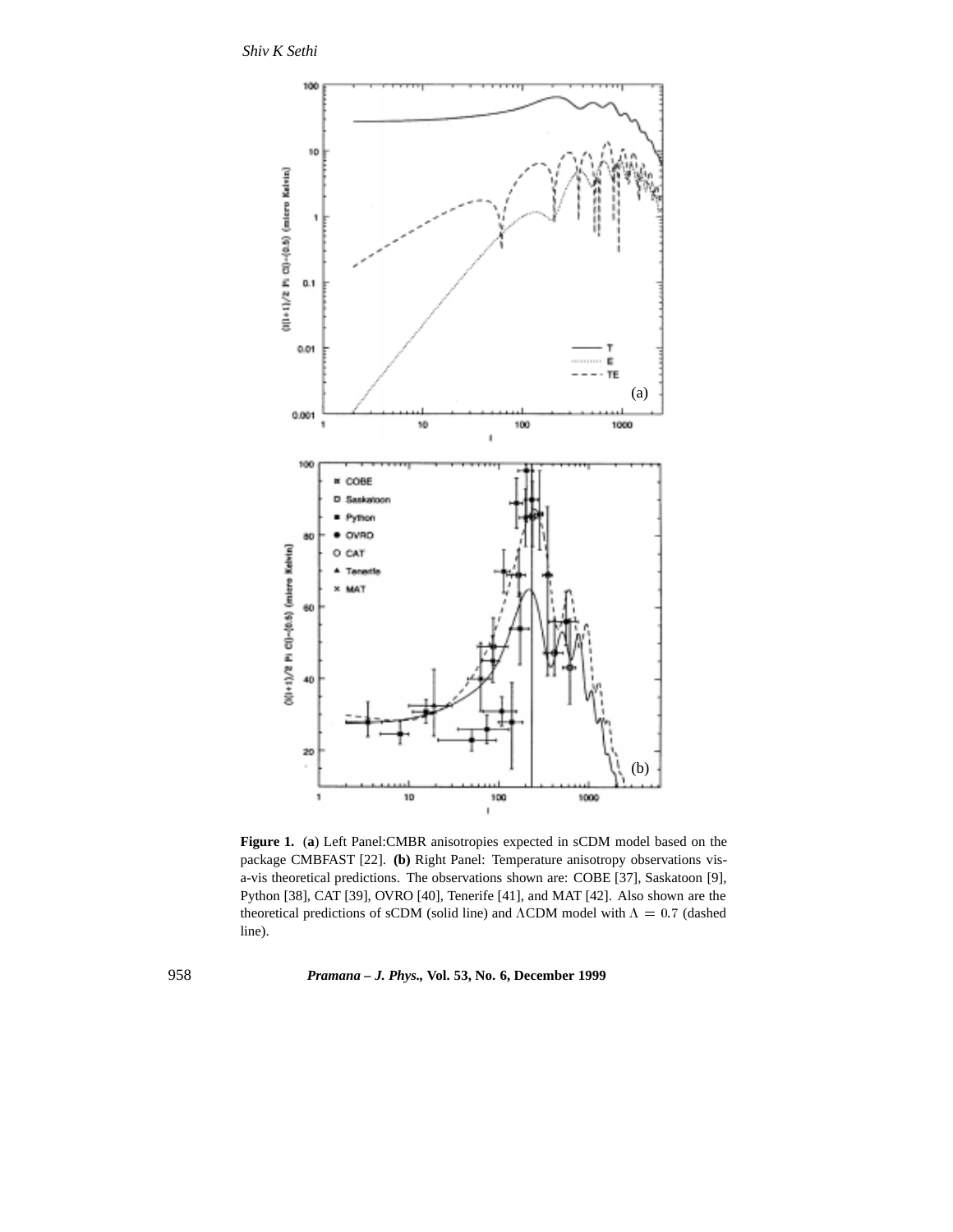cosmological parameters [28,29]. It has been shown that the future satellite missions can even achieve this to a few percent accuracy if both temperature and polarization information is available [30].

The main sources of uncertainties in estimating the power spectra of CMBR is the experimental noise, galactic and extragalactic foreground (we neglect the atmospheric foreground in our discussion), and the sample variance. Assume an experiment that is not hampered by foregrounds and it has Gaussian experimental noise which is uncorrelated between pixels. For such a case the CMBR power spectra  $C_l$  estimated from data can be approximated as a Gaussian random field with variance:

$$
\Delta C_l = \left[\frac{2}{(2l+1)f_{\rm sky}}\right]^{1/2} \left(C_l + w^{-1}W_l^{-1}\right). \tag{17}
$$

Here  $C_l$  is the underlying power spectra,  $f_{\text{sky}}$  is the fraction of sky covered in the experiment, and  $W_l$  is the experimental beam.  $w^{-1} = \sigma_{\text{pix}}^2 \Omega_{\text{pix}}/T_0^2$  is the pixel-area independent measure of noise for an experiment, where  $\sigma_{pix}^2 \delta_{ij} \equiv \langle \Delta T_i^{\text{noise}} \Delta T_j^{\text{noise}} \rangle$  is the variance of pixel noise,  $\Omega_{\text{pix}} = \theta_{\text{fwhm}}^2$  is the area of a pixel,  $T_0 = 2.726 \text{ K}$  is the CMBR temperature. To calculate  $w^{-1}$ , consider an experiment that has a pixel sensitivity  $s\sqrt{\sec}$  then  $\sigma_{\text{pix}} = s/\sqrt{t_{\text{pix}}}$ , where  $t_{\text{pix}}$  is the duration for which a pixel is observed. If the total time of observations is t seconds and a fraction  $f_{\rm sky}$  of the sky is observed,  $t_{\text{pix}} = t \times \Omega_{\text{pix}}/(4\pi f_{\text{sky}})$ . Taking numbers typical for a future satellite experiment:  $s \simeq 100 \,\mu$ k,  $t = 3 \times 10^7$  sec, and  $f_{\text{sky}} = 1$ ,  $w^{-1} \simeq 10^{-15}$ . (For comparison the four-year COBE maps had  $w^{-1} \simeq 1.2 \times 10^{-12}$ .) W<sub>l</sub> generally depends on observing strategy, for all-sky satellite experiments it is generally well approximated as a Gaussian,  $\exp(-\sigma_b^2 l^2)$ ,  $\sigma_b$  being width of the experimental beam.

In eq. (17), the first term gives the error from sample variance. It comes from the fact that there are only  $2l + 1$  independent modes of  $C_l$  on the entire sky for any l, so a minimum error of  $\sqrt{1/(2l + 1)f_{\rm sky}}$  is expected on estimating  $C_l$  irrespective of the precision of measurement. For large  $l$  this error can be significantly reduced by covering a larger area of the sky. So far all the experiments, apart from COBE, cover only a very small fraction of the sky, which gives a large sample variance as well as  $w^{-1}$ . Therefore the aim of future experiments is, apart from greater pixel sensitivity, is to (a) cover a larger part of the sky, and (b) map the sky in a wide range of frequencies. This is to reduce contamination from foregrounds (see below).

Several new ground-based (both single dish and interferometric), balloon-based, and satellite experiments are currently either already operating or are scheduled to start functioning in near future. For a comprehensive list of future surveys and relevant web sites, see [31]. For a recent update on the on-going balloon experiment MAXIMA see [32].

As the future experiments will cover a larger area of the sky at better angular resolution and will have greater frequency coverage, the amount of data from these future missions would be unprecedented. For example, the future balloon mission TopHat will cover 1800 square degrees at any frequency with an angular resolution of  $0.3$  degree, which means nearly 20000 independent pixels (compare it with COBE-DMR which had  $\simeq 6000$  pixels). Future satellite missions, MAP and Planck will cover the entire sky with angular resolution even better than this and the expected number of pixels for these experiments is  $\geq 10^6$  for any frequency channel. Getting useful information out of such huge data sets is one of the major challenges to the future CMB surveys [33].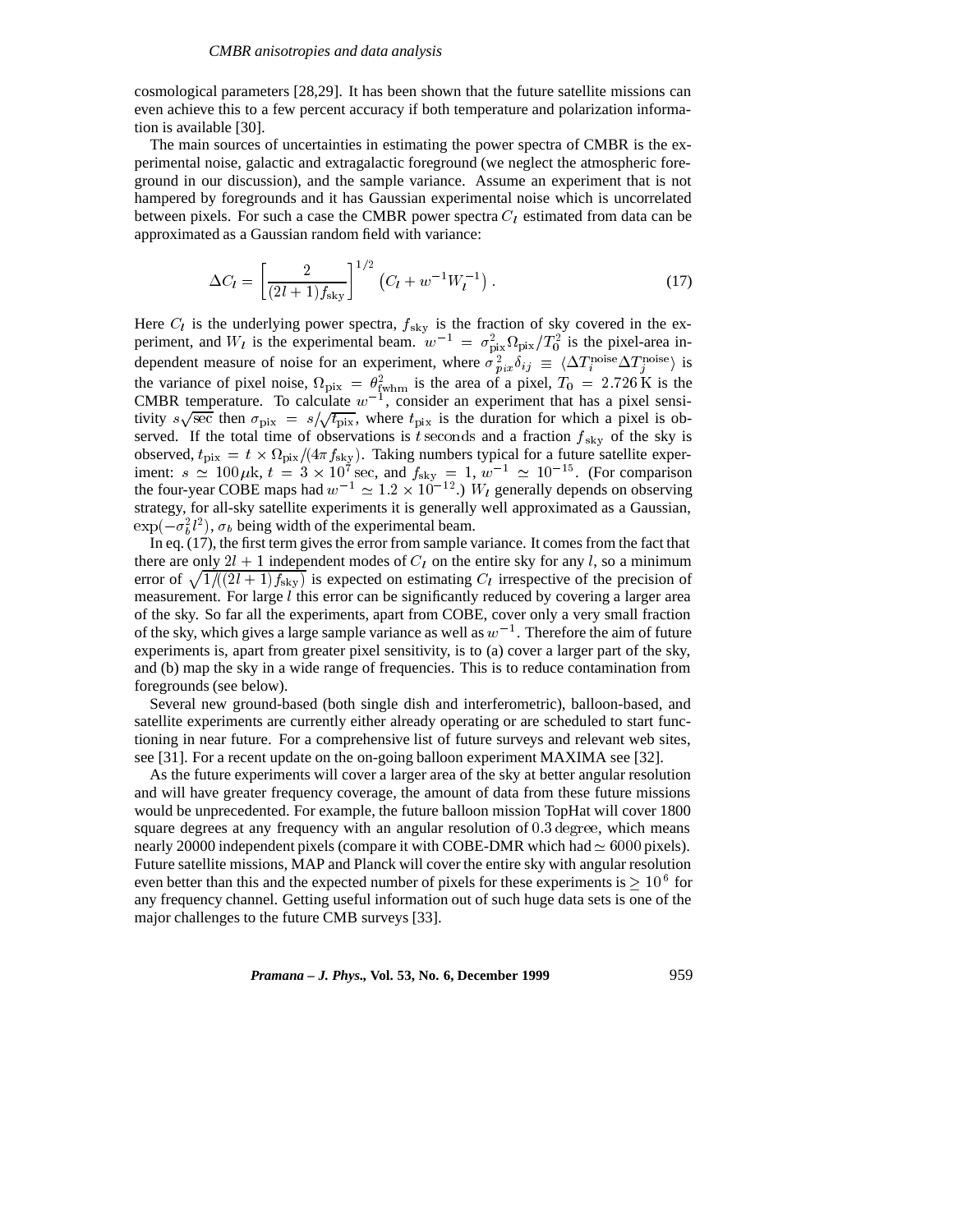## *Shiv K Sethi*

Future satellite missions MAP and Planck will also have capability to detect polarization [34]. The error in the estimation of the polarization power spectra and temperaturepolarization cross-correlation can be written in the form of eq. (17), and it has been shown that future surveys will achieve the noise levels and sky coverage required to detect this signal, if the effect of foregrounds can be neglected [14].

#### 4.2 *Foregrounds*

Apart from the pixel noise, galactic and extragalactic foregrounds are the major obstacles in extracting the primordial signal from the observed sky. The pixel noise can be reduced by integrating longer or making more sensitive instruments but removal of foreground requires an entirely different strategy. The foreground differ from CMBR in both their spectral dependence and spatial distribution. Therefore almost all reliable CMBR experiments are multi-frequency. For example, COBE had three frequency channels: <sup>30</sup> GHz, <sup>53</sup> GHz, and <sup>90</sup> GHz. The lowest frequency channel was dominated by galactic foreground freeemission and synchrotron and its aim was to monitor and remove foregrounds from the higher frequency channels which were dominated by CMBR signal.

Several methods have been suggested to clean the foreground contamination. It has been argued that the best method is based on multi-frequency Weiner filtering as it takes into account both the spectral and spatial difference between the CMBR and foregrounds [35]. It appears that the performance of the future multi-frequency satellite will not be significantly affected by the foregrounds for the detection of temperature anisotropies.

Polarization foregrounds are more difficult to model [36]. Recent studies show that though the foreground might seriously hamper the detection of polarization signal using MAP, Planck should make a clear detection of this signal [10].

## **References**

- [1] S Weinberg, *Gravitation and Cosmology* (Wiley, New York, 1972)
- [2] J R Bond, in *Cosmology and large scale structure*, Les Houches proceedings, edited by R Schaeffer *et al* (1996)
- [3] D J Fixsen, *et al*, *Astrophys. J.* **473**, 576 (1996)
- [4] G Smoot *et al*, *Astrophys. J.* **396**, L1 (1992)
- [5] V F Mukhanov, H A Feldman and R H Brandenberger, *Phys. Rep.* **215**, 203 (1992)
- [6] C H Lineweaver and Barbosa, *Astrophys. J.* **496**, 624 (1998)
- [7] M Rees, *Astrophys. J.* **153**, L1 (1968)
- [8] M Lubin and G Smoot, *Astrophys. J.* **273**, L1 (1983) R B Partridge, J Nowakowski and H M Martin, *Nature* **331**, 146 (1988)
- [9] C B Netterfield *et al*, *Astrophys. J.* **474**, 47 (1997)
- [10] F R Bouchet, S Prunet and S K Sethi, astro-ph/9809353 (MNRAS, in press) (1998)
- [11] S Chandrasekhar, *Radiative processees* (Dover, New York, 1960)
- [12] R K Sachs and A M Wolfe, *Astrophys. J.* **147**, 73 (1968)
- [13] J R Bond and G Efstathiou, *Astrophys. J.* **285**, L85 (1984) J R Bond and G Efstathiou, *Mon. Not. R. Astron. Soc.* **226**, 665 (1987)
- [14] M Zaldarriaga and U Seljak, *Phys. Rev.* **D55**, 1830 (1997) M Kamionkowski, A Kosowsky and A Stebbins, *Phys. Rev.* **D55**, 7368 (1997)